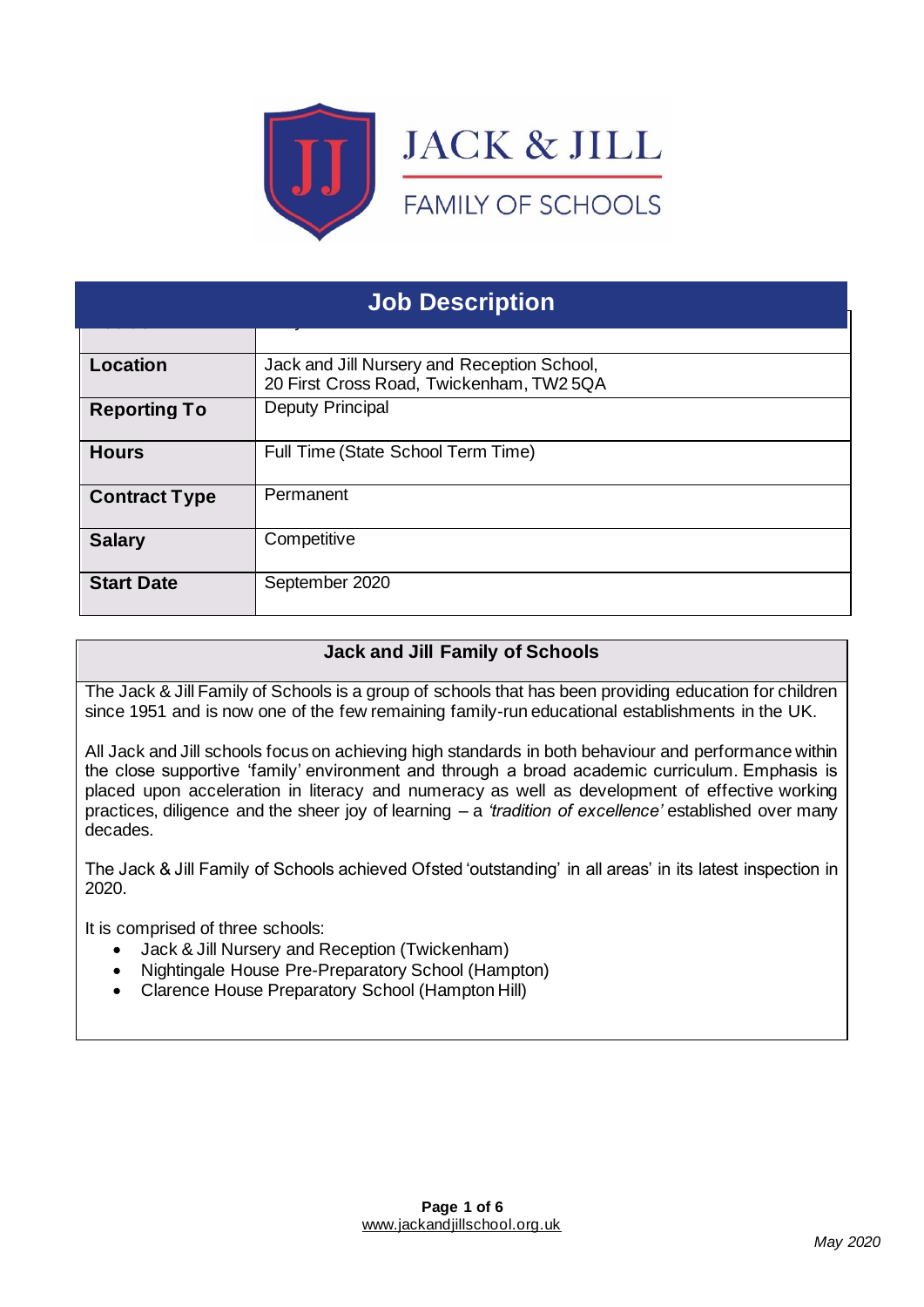# **Safeguarding**

The Jack & Jill Family of Schools is committed to safeguarding and promoting the welfare of all stakeholders. To meet this responsibility, we follow a rigorous selection process. All successful candidates will be subject to an enhanced Disclosure and Barring Service check.

#### **Structure Chart**

**Principal** ! Deputy Principal ! Early Years Lead

#### **Purpose of Role**

To provide professional leadership and management of the Early Years provision and extended day After School sessions.

The job holder ensures the Early Years provision provides high quality and innovative education, ensuring best practice, high standards in all areas and personalised learning for all pupils.

The role requires the person to run sessions in the classroom for about 50% of their time.

The job holder is a member of the Strategic Leadership Team contributing to securing success and improvements to the Family of Schools.

### *Job Content*

*This job description may be amended at any time following discussion between the line manager and the member of staff to meet the requirements of the Family of Schools*

### **1. Early Years Provision**

With the school ethos at the heart of leadership, the job holder is responsible for the Early Years provision including Early Years extended services and takes responsibility for this within the whole school community; ensuring that the people and resources within it are well organised and managed to provide an efficient, effective and safe learning environment.

The post holder ensures the effective operation of all quality control systems for the Early Years in line with the School Development Plan.

### **2. Leading Early Years Learning and Teaching**

Model best practice and provide effective high-quality learning and teaching enabling pupils to become effective, enthusiastic, independent learners. This includes having high expectations so that pupils achieve their maximum potential.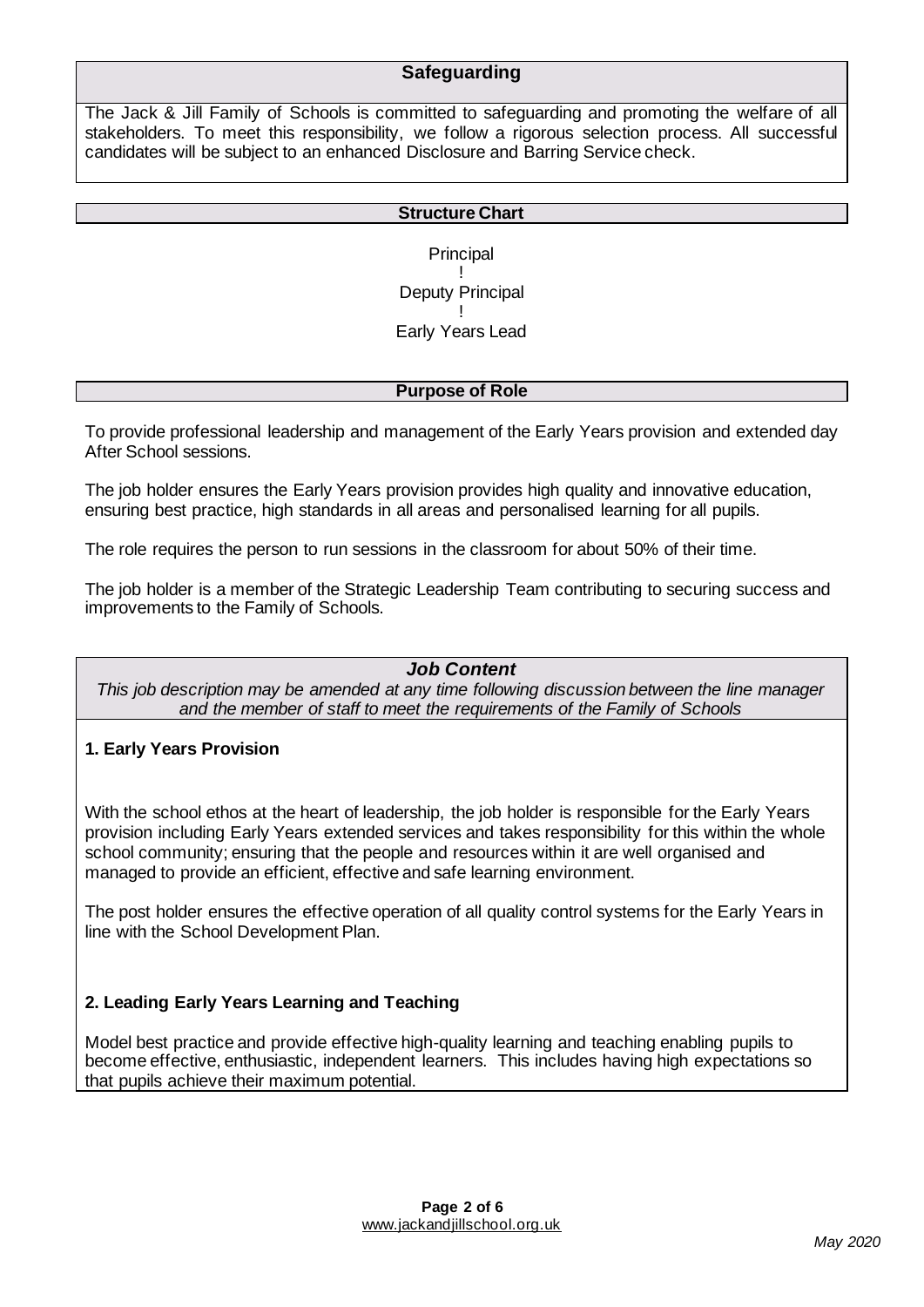Create a positive ethos for learning and sustain a safe, welcoming, purposeful, stimulating and encouraging environment where children feel confident and secure and can develop and learn.

Responsible for providing a broad and balanced curriculum, including innovative approaches to enrich the spiritual, cultural, social, emotional and sporting experiences of all pupils.

Lead the process of effective assessment, recording and reporting on progress in children's development and learning.

Keep up-to-date with national developments in Early Years teaching practice and methodology with a commitment to continuous personal development.

### **3. Early Years Practitioner**

The Early Years Lead will run sessions in the classroom including:

- Planning, leading, assessing and evaluating lessons, and managing behaviour in accordance with agreed school procedures.
- Participating in any meetings reasonably arranged for any relevant purpose and attend and participating in all school events, as required.

### **4. Strategic Direction**

As part of the Strategic Leadership Team with specific responsibility for the Early Years provision, work with colleagues to formulate aims, objectives and strategic plans, to ensure a shared, strategic vision and School Development Plan, which inspires and motivates pupils, staff and the wider community and leads to raised standards of achievement. Ensure that the work within the Early Years curriculum fully reflects the Family of School's distinctive ethos and mission and complements the School Development Plan.

### **5. Developing and working with others**

Lead, motivate, support, challenge and develop staff to set high standards and secure continual improvement including his/her own continuing professional development.

Regularly observe colleagues, conduct supervision sessions and appraisals, including co-ordinating sessions for Early Years staff on Inset days. Responsibility for coaching/mentoring other members of staff is a high priority for this post.

Work with pupils, staff, parents and the wider community, to build a professional learning community, which enables all to achieve. This will include running parents' workshops to develop parents' understanding of how best to support their children.

## **6. Safeguarding**

The job holder has due regard for safeguarding and promoting the welfare of the children and will be required to follow the child protection procedures outlined in the school's safeguarding policy.

## **7. Other duties**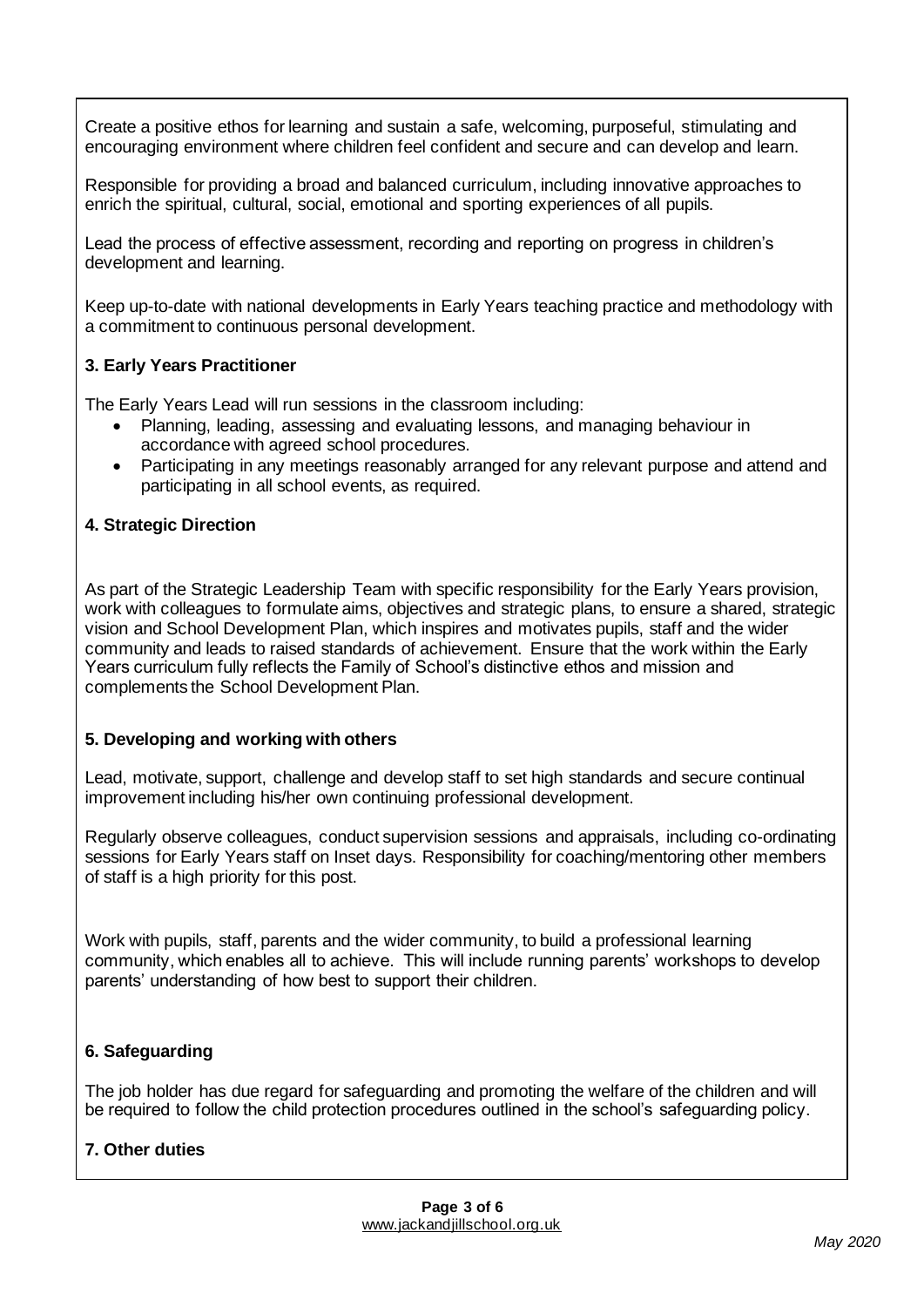Other duties at an appropriate level may be required. Whilst every effort has been made to explain the main duties and responsibilities of the role, there may be other duties to ensure the success of the school.

#### **What we can offer**

The position of Early Years Lead is a new position from September 2020 and an exciting opportunity for an experienced leader with a genuine passion for Early Years learning to join our dynamic and committed Strategic Leadership Team.

The role gives you the opportunity to maintain and grow your passion for teaching as well as managing and developing the Early Years sector of a very high achieving school.

The opportunity to work in a school in Twickenham and be part of a Family of Schools that supports children up to the end of KS2.

### **Person Specification**

The criteria below will be assessed by the application form (A), lesson (L), interview (I). The tasks will include a presentation during the interview and a Nursery lesson observation.

| <b>Attributes</b> | <b>Essential</b>                                                                                                                             | <b>Assessment</b><br><b>Criteria</b> |
|-------------------|----------------------------------------------------------------------------------------------------------------------------------------------|--------------------------------------|
| Qualifications    | Degree level or equivalent with recognised Early<br>$\bullet$<br>Years qualification and evidence of up-to-date CPD<br>(minimum NVQ level 3) | A                                    |
| Experience        | A variety of teaching experience across the early<br>$\bullet$<br>years age range.                                                           | A                                    |
|                   | Excellent class practitioner<br>٠                                                                                                            | L                                    |
|                   | Excellent behaviour management using appropriate<br>٠<br>strategies                                                                          | L                                    |
|                   | Evidence of using IT to enhance learning<br>$\bullet$                                                                                        |                                      |
|                   | Evidence of interpreting pupil data to enhance<br>$\bullet$<br>learning                                                                      |                                      |
|                   | Experience of monitoring and evaluation, target<br>$\bullet$<br>setting and curriculum leadership                                            | A, I                                 |
|                   | Experience of observation and feedback on learning<br>$\bullet$<br>and teaching to further improve the quality of learning                   | $\overline{\phantom{a}}$             |
|                   | Experience of managing people and resources                                                                                                  | A, I                                 |
|                   | Experience of raising standards of achievement for<br>pupils                                                                                 | ı                                    |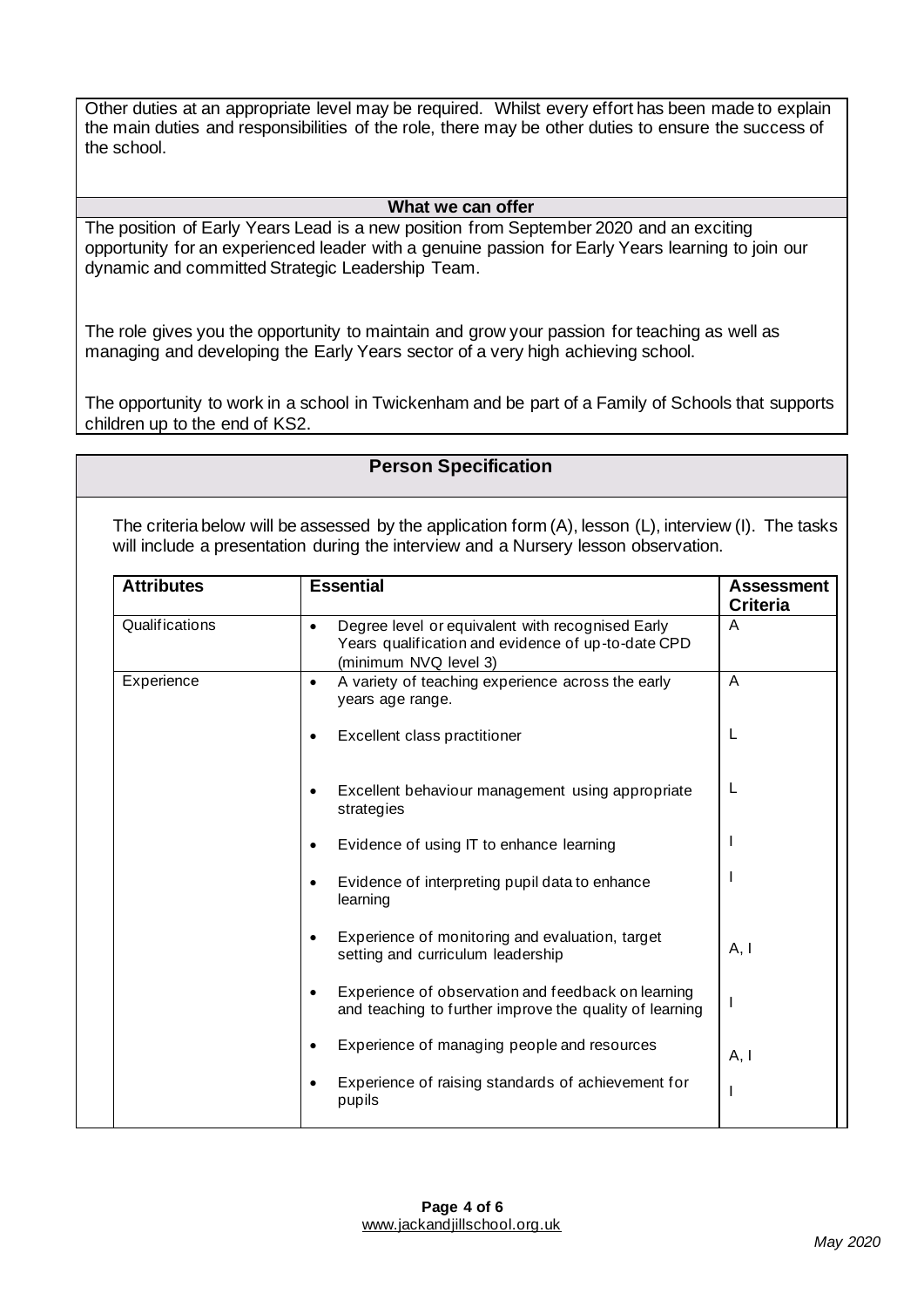| Knowledge                         | $\bullet$ | Good understanding of the Early Years curriculum,<br>legislation and statutory assessment arrangements<br>and welfare requirements                          |              |
|-----------------------------------|-----------|-------------------------------------------------------------------------------------------------------------------------------------------------------------|--------------|
|                                   | $\bullet$ | Good knowledge and understanding of the principles<br>that underpin inclusion and equal opportunities and a<br>commitment to implementing these in practice | J.           |
| Leadership                        | $\bullet$ | Successful leadership and management experience in                                                                                                          | A            |
|                                   |           | an Early Years setting                                                                                                                                      |              |
|                                   | $\bullet$ | Experience of involvement in curriculum development<br>within an Early Years setting                                                                        |              |
|                                   | $\bullet$ | Experience of developing, monitoring and evaluating<br>the Early Years Provision                                                                            | $\mathbf{I}$ |
|                                   | $\bullet$ | Evidence of leading, inspiring and motivating<br>colleagues                                                                                                 | ı            |
|                                   | $\bullet$ | Ability to make difficult decisions and follow them<br>through                                                                                              | ı            |
| Vision                            | $\bullet$ | Supports our belief that a school curriculum requires<br>focus, coherence and rigour                                                                        | $\mathbf{I}$ |
|                                   | $\bullet$ | Evidence of successfully raising standards across a<br>setting                                                                                              | $\mathbf{I}$ |
| <b>Other Skills and Abilities</b> | $\bullet$ | Ability to work in partnership with parents and the<br>wider community.                                                                                     |              |
|                                   | $\bullet$ | Excellent oral and written communication skills and<br>good listening skills                                                                                | I, L         |
|                                   | $\bullet$ | Approachable and promotes positive working<br>relationships                                                                                                 | I, L         |
|                                   | $\bullet$ | Ability to relate well to children and share their<br>interests and enthusiasm                                                                              | L            |
|                                   | $\bullet$ | Ability to effectively manage pupil discipline and have<br>a commitment to high quality pastoral care                                                       | L            |
|                                   | $\bullet$ | Ability to show initiative and work pro-actively to<br>ensure the smooth running of Early Years                                                             | ı            |
|                                   | $\bullet$ | Proficient IT skills                                                                                                                                        | A            |
|                                   |           |                                                                                                                                                             |              |